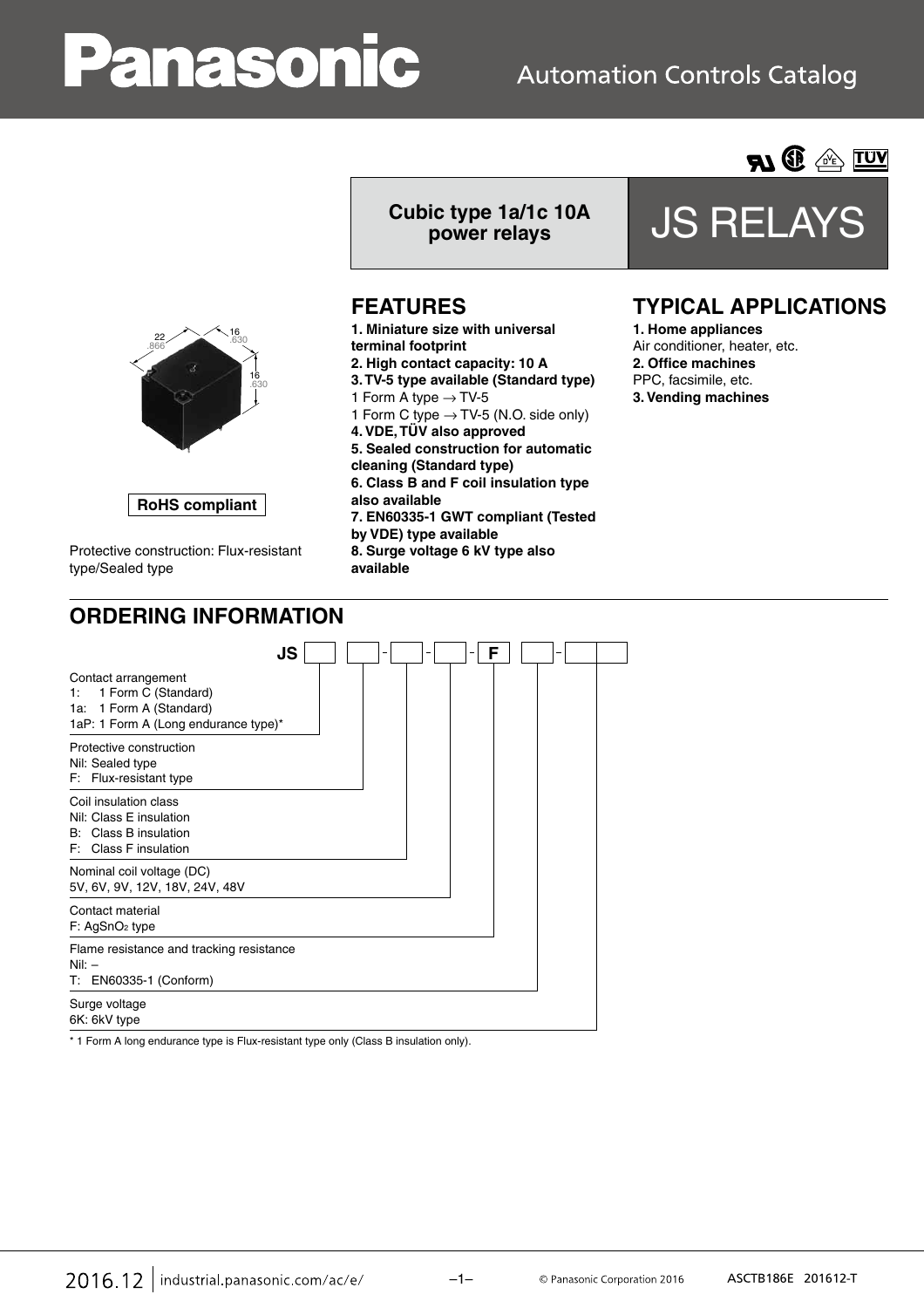## JS

## **TYPES**

|                                 |                      | Sealed type              | Flux-resistant type |
|---------------------------------|----------------------|--------------------------|---------------------|
| Contact arrangement             | Nominal coil voltage | Part No.                 | Part No.            |
|                                 | 5V DC                | JS1a-5V-F                | JS1aF-5V-F          |
|                                 | 6V DC                | JS1a-6V-F                | JS1aF-6V-F          |
|                                 | 9V DC                | JS1a-9V-F                | JS1aF-9V-F          |
| 1 Form A<br>(Standard)          | 12V DC               | JS1a-12V-F               | JS1aF-12V-F         |
|                                 | 18V DC               | JS1a-18V-F               | JS1aF-18V-F         |
|                                 | <b>24V DC</b>        | JS1a-24V-F               | JS1aF-24V-F         |
|                                 | 48V DC               | JS1a-48V-F               | JS1aF-48V-F         |
|                                 | 5V DC                |                          | JS1aPF-B-5V-F       |
|                                 | 6V DC                | -                        | JS1aPF-B-6V-F       |
|                                 | 9V DC                | -                        | JS1aPF-B-9V-F       |
| 1 Form A<br>Long endurance type | 12V DC               | $\overline{\phantom{0}}$ | JS1aPF-B-12V-F      |
|                                 | 18V DC               | -                        | JS1aPF-B-18V-F      |
|                                 | <b>24V DC</b>        | -                        | JS1aPF-B-24V-F      |
|                                 | 48V DC               | $\qquad \qquad -$        | JS1aPF-B-48V-F      |
|                                 | 5V DC                | <b>JS1-5V-F</b>          | JS1F-5V-F           |
|                                 | 6V DC                | <b>JS1-6V-F</b>          | JS1F-6V-F           |
| 1 Form C<br>(Standard)          | 9V DC                | <b>JS1-9V-F</b>          | JS1F-9V-F           |
|                                 | 12V DC               | JS1-12V-F                | JS1F-12V-F          |
|                                 | 18V DC               | JS1-18V-F                | JS1F-18V-F          |
|                                 | <b>24V DC</b>        | JS1-24V-F                | JS1F-24V-F          |
|                                 | 48V DC               | JS1-48V-F                | <b>JS1F-48V-F</b>   |

Standard packing Carton: 100 pcs. Case: 500 pcs.

Notes: 1. Class B and F coil insulation types available.

Ex) JS1aF-B-12V-F, JS1aF-F-12V-F

2. 1 Form A long endurance type is Flux-resistant type only (Class B insulation only). 3. EN60335-1 GWT compliant types available. When ordering, please add suffix "T".

Ex) JS1aF-B-12V-FT

4. Surge voltage 6kV types available. When ordering, please add suffix "6K" (except for Long endurance type and EN60335-1 GWT compliant type). Ex) JS1aF-B-12V-F-6K

## **RATING**

#### **1. Coil data**

| Nominal coil<br>voltage | Pick-up voltage<br>(at 20 $\degree$ C 68 $\degree$ F) | Drop-out voltage<br>(at 20 $\mathrm{^{\circ}C}$ 68 $\mathrm{^{\circ}F}$ ) | Nominal operating<br>current<br>[ $\pm$ 10%] (at 20 $^{\circ}$ C 68 $^{\circ}$ F) | Coil resistance<br>[ $\pm$ 10%] (at 20 $^{\circ}$ C 68 $^{\circ}$ F) | Nominal operating<br>power<br>(at 20 $\degree$ C 68 $\degree$ F) | Max. applied voltage<br>(at $70^{\circ}$ C $158^{\circ}$ F) |
|-------------------------|-------------------------------------------------------|---------------------------------------------------------------------------|-----------------------------------------------------------------------------------|----------------------------------------------------------------------|------------------------------------------------------------------|-------------------------------------------------------------|
| 5V DC                   |                                                       |                                                                           | 72 mA                                                                             | 69.4 $\Omega$                                                        |                                                                  |                                                             |
| 6V DC                   |                                                       |                                                                           | 60 mA                                                                             | 100 $\Omega$                                                         |                                                                  | $130\%$ V of<br>nominal voltage                             |
| 9V DC                   | 70%V or less of                                       | 10%V or more of                                                           | 40 mA                                                                             | 225 $\Omega$                                                         |                                                                  |                                                             |
| 12V DC                  | nominal voltage                                       | nominal voltage                                                           | 30 mA                                                                             | 400 $\Omega$                                                         | 360mW                                                            |                                                             |
| 18V DC                  | (Initial)                                             | (Initial)                                                                 | 20 mA                                                                             | 900 $\Omega$                                                         |                                                                  | [When using relays at                                       |
| 24V DC                  |                                                       |                                                                           | 15 mA                                                                             | 1.600 $\Omega$                                                       |                                                                  | 85°C 185°F, see Note*]                                      |
| 48V DC                  |                                                       |                                                                           | 7.5mA                                                                             | 6.400 $\Omega$                                                       |                                                                  |                                                             |

Note: \* When using relays in a high ambient temperature, consider the pick-up voltage rise due to the high temperature (a rise of approx. 0.4% V for each 1°C 33.8°F with 20°C 68°F as a reference) and use a coil impressed voltage that is within the maximum applied voltage range.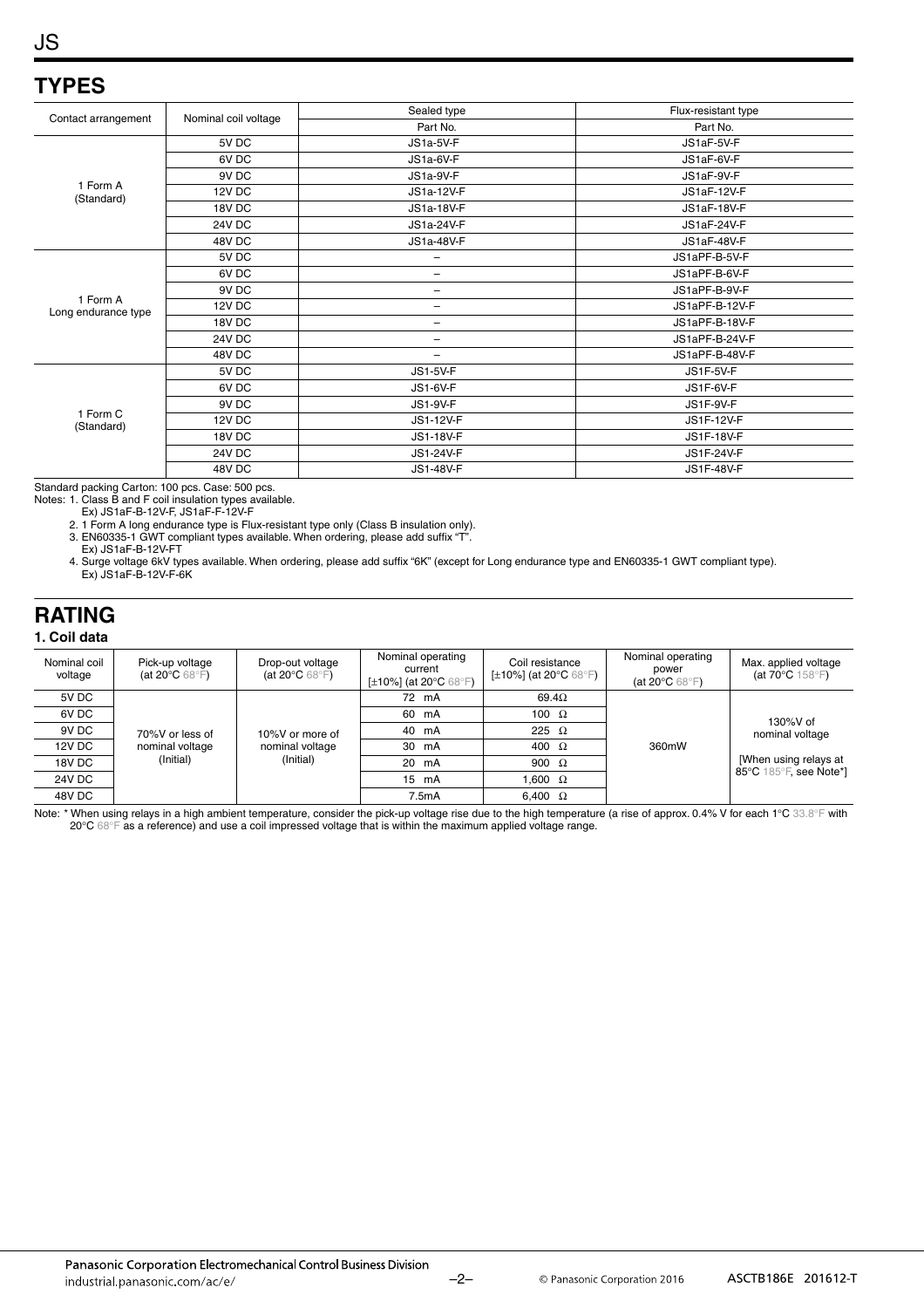| 2. Specifications                                |                                                                                                 |                                                            |                                                                                                                                                                                                                                                                                                                                                                                                         |                                                                                                                                       |  |  |  |
|--------------------------------------------------|-------------------------------------------------------------------------------------------------|------------------------------------------------------------|---------------------------------------------------------------------------------------------------------------------------------------------------------------------------------------------------------------------------------------------------------------------------------------------------------------------------------------------------------------------------------------------------------|---------------------------------------------------------------------------------------------------------------------------------------|--|--|--|
| Characteristics                                  |                                                                                                 | Item                                                       | Specifications                                                                                                                                                                                                                                                                                                                                                                                          |                                                                                                                                       |  |  |  |
| Contact                                          | Contact material                                                                                |                                                            | AgSnO <sub>2</sub> type                                                                                                                                                                                                                                                                                                                                                                                 |                                                                                                                                       |  |  |  |
|                                                  | Contact resistance (Initial)                                                                    |                                                            | Max. 100 m $\Omega$ (By voltage drop 6 V DC 1A)                                                                                                                                                                                                                                                                                                                                                         |                                                                                                                                       |  |  |  |
|                                                  | Arrangement                                                                                     |                                                            | 1 Form A, 1 Form C                                                                                                                                                                                                                                                                                                                                                                                      | 1 Form A Long endurance type                                                                                                          |  |  |  |
|                                                  |                                                                                                 | Nominal switching capacity (resistive load)                | 10 A 250 V AC (NO), 10 A 125 V AC,<br>6 A 277 V AC, 5 A 30 V DC                                                                                                                                                                                                                                                                                                                                         | 10 A 250 V AC, 10 A 277 V AC, 5 A 30 V DC                                                                                             |  |  |  |
|                                                  | Max. switching power (resistive load)                                                           |                                                            | 2,500VA 150W (NO), 1,662VA 150W (NC)                                                                                                                                                                                                                                                                                                                                                                    | 2,770VA 150W                                                                                                                          |  |  |  |
| Rating                                           | Max. switching voltage                                                                          |                                                            |                                                                                                                                                                                                                                                                                                                                                                                                         | 250V AC, 100V DC (0.5A)                                                                                                               |  |  |  |
|                                                  | Max. switching current                                                                          |                                                            |                                                                                                                                                                                                                                                                                                                                                                                                         | 10A (AC), 5A (DC)                                                                                                                     |  |  |  |
|                                                  |                                                                                                 | Min. switching capacity (reference value)*1                |                                                                                                                                                                                                                                                                                                                                                                                                         | 100mA, 5V DC                                                                                                                          |  |  |  |
|                                                  | Insulation resistance (Initial)                                                                 |                                                            | Min. 100 $\text{M}\Omega$ (at 500V DC) Measurement at same location as "Breakdown voltage" section.                                                                                                                                                                                                                                                                                                     |                                                                                                                                       |  |  |  |
|                                                  | Breakdown voltage<br>(Initial)                                                                  | Between open contacts                                      | 750 Vrms for 1 min. (Detection current: 10 mA)                                                                                                                                                                                                                                                                                                                                                          |                                                                                                                                       |  |  |  |
| Electrical<br>characteristics                    |                                                                                                 | Between contact and coil                                   | 1,500 Vrms for 1 min. (Detection current: 10 mA)                                                                                                                                                                                                                                                                                                                                                        |                                                                                                                                       |  |  |  |
|                                                  | Operate time (at nominal voltage) (at 20°C 68°F)                                                |                                                            | Max. 10 ms (excluding contact bounce time.)                                                                                                                                                                                                                                                                                                                                                             |                                                                                                                                       |  |  |  |
| Release time (at nominal voltage) (at 20°C 68°F) |                                                                                                 | Max. 10 ms (excluding contact bounce time) (Without diode) |                                                                                                                                                                                                                                                                                                                                                                                                         |                                                                                                                                       |  |  |  |
|                                                  | Shock resistance                                                                                | Functional                                                 | 98 m/s <sup>2</sup> (Half-wave pulse of sine wave: 11 ms; detection time: 10us.)                                                                                                                                                                                                                                                                                                                        |                                                                                                                                       |  |  |  |
| Mechanical                                       |                                                                                                 | Destructive                                                | 980 m/s <sup>2</sup> (Half-wave pulse of sine wave: 6 ms.)                                                                                                                                                                                                                                                                                                                                              |                                                                                                                                       |  |  |  |
| characteristics                                  | Vibration resistance                                                                            | Functional                                                 | 10 to 55 Hz at double amplitude of 1.6 mm (Detection time: 10us.)                                                                                                                                                                                                                                                                                                                                       |                                                                                                                                       |  |  |  |
|                                                  |                                                                                                 | Destructive                                                |                                                                                                                                                                                                                                                                                                                                                                                                         | 10 to 55 Hz at double amplitude of 2 mm                                                                                               |  |  |  |
| <b>Expected life</b>                             |                                                                                                 |                                                            |                                                                                                                                                                                                                                                                                                                                                                                                         | Min. 107                                                                                                                              |  |  |  |
| Conditions                                       | Mechanical (at 180 times/min.)<br>Conditions for operation, transport and storage <sup>*2</sup> |                                                            | $-40^{\circ}$ C to $+70^{\circ}$ C $-40^{\circ}$ F to $+158^{\circ}$ F<br>(Class E insulation)<br>$-40^{\circ}$ C to $+85^{\circ}$ C $-40^{\circ}$ F to $+185^{\circ}$ F<br>(Class B insulation) $*$ <sup>3</sup><br>$-40^{\circ}$ C to +105 $^{\circ}$ C $-40^{\circ}$ F to +221 $^{\circ}$ F<br>(Class F insulation)*3<br>Humidity: 5 to 85% R.H. (Not freezing and<br>condensing at low temperature) | $-40^{\circ}$ C to +105°C $-40^{\circ}$ F to +221°F*3;<br>Humidity: 5 to 85% R.H. (Not freezing and<br>condensing at low temperature) |  |  |  |

Unit weight Approx. 12 g .423 oz

Notes: \*1. This value can change due to the switching frequency, environmental conditions, and desired reliability level, therefore it is recommended to check this with the actual load.

\*2. The upper limit of the ambient temperature is the maximum temperature that can satisfy the coil temperature rise value. Refer to Usage, transport and storage conditions in NOTES.

\*3. When using relays in a high ambient temperature, consider the pick-up voltage rise due to the high temperature (a rise of approx. 0.4% V for each 1°C 33.8°F with 20°C 68°F as a reference) and use a coil impressed voltage that is within the maximum applied voltage range.

#### **3. Electrical life**

Condition: Resistive load, at 20°C 68°F, at 20 times/min.

| Type                            |      | Switching capacity | No. of operations                         |
|---------------------------------|------|--------------------|-------------------------------------------|
|                                 |      | 10A 125V AC        |                                           |
|                                 |      | 6A 277V AC         | min. $1\times105$                         |
| 1 Form A, 1 Form C              |      | 5A 30V DC          |                                           |
|                                 | N.O. | 10A 250V AC        | min. $5\times10^4$                        |
| l Form A<br>Long endurance type |      | 10A 277V AC        | min. $2\times105$                         |
|                                 |      | 10A 277V AC        | min. $1.5 \times 10^5$ (at 105 °C 221 °F) |
|                                 |      | 5A 30V DC          | min. $1\times105$                         |

### **REFERENCE DATA**

1. Maximum value for switching capacity 2.-(1) Coil temperature rise



Sample: JS1a-24V-F Measured portion: Inside the coil Contact current: 5 A



2.-(2) Coil temperature rise Sample: JS1a-24V-F Measured portion: Inside the coil Contact current: 10 A



JS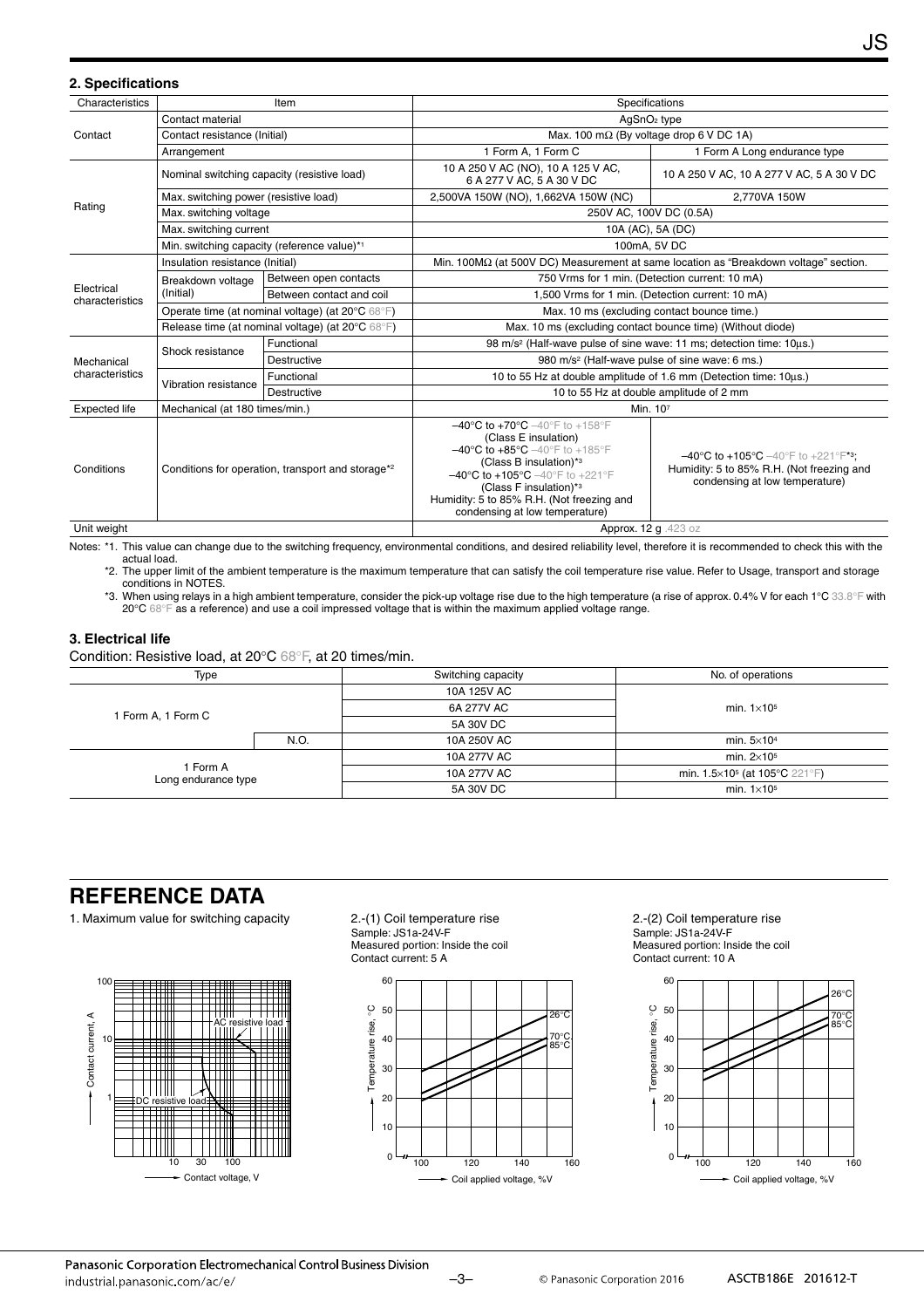JS

#### 3. Life curve 4. Operate/release time 5. Ambient temperature characteristics Ambient temperature: Room temperature Sample: JS1-12V-F, 25 pcs. Sample: JS1-12V-F, 6 pcs. 100 ration, % Pick-up voltage Operate/release time, ms Operate/release time, ms 10 20 Operate time  $\tilde{\tau}$ 125V AC resistive load 8 Life, ×104 10 Drop  $-40 -20$ 10 6 20 40 60 80 **Ambient** 4 temperature °C Max. –10 – x Release time<br> **THERE** Min. Max. 2 – –20 x Min.  $\frac{1}{0}$  $0<sup>1</sup>$ 0 1 2 3 4 5 6 7 8 9 10 80 100 120 140

Coil applied voltage, %V

#### **DIMENSIONS** (mm inch)

Contact current, A

The CAD data of the products with a **CAD Data** mark can be downloaded from: http://industrial.panasonic.com/ac/e/ Schematic







Note: Terminal No. 4 is only for Standard 1 Form C type

16

.630

3.9

.154

| Dimension:                                                                   | General tolerance   |
|------------------------------------------------------------------------------|---------------------|
| Less than 1mm 039 inch:                                                      | $+0.1 + 0.04$       |
| <b>Min. 1mm</b> .039 inch <b>less than 3mm</b> .118 inch: $\pm 0.2 \pm 0.08$ |                     |
| <b>Min. 3mm</b> $.118$ inch:                                                 | $\pm 0.3 \pm 0.012$ |

(Bottom view) 1 Form A 1 Form C N.O. COIL & COM  $N.O.\sqrt{T}$ 

COIL & COM

 $N.C.$ 



PC board pattern

1 Form C (Standard)



Tolerance: ±0.1 ±.004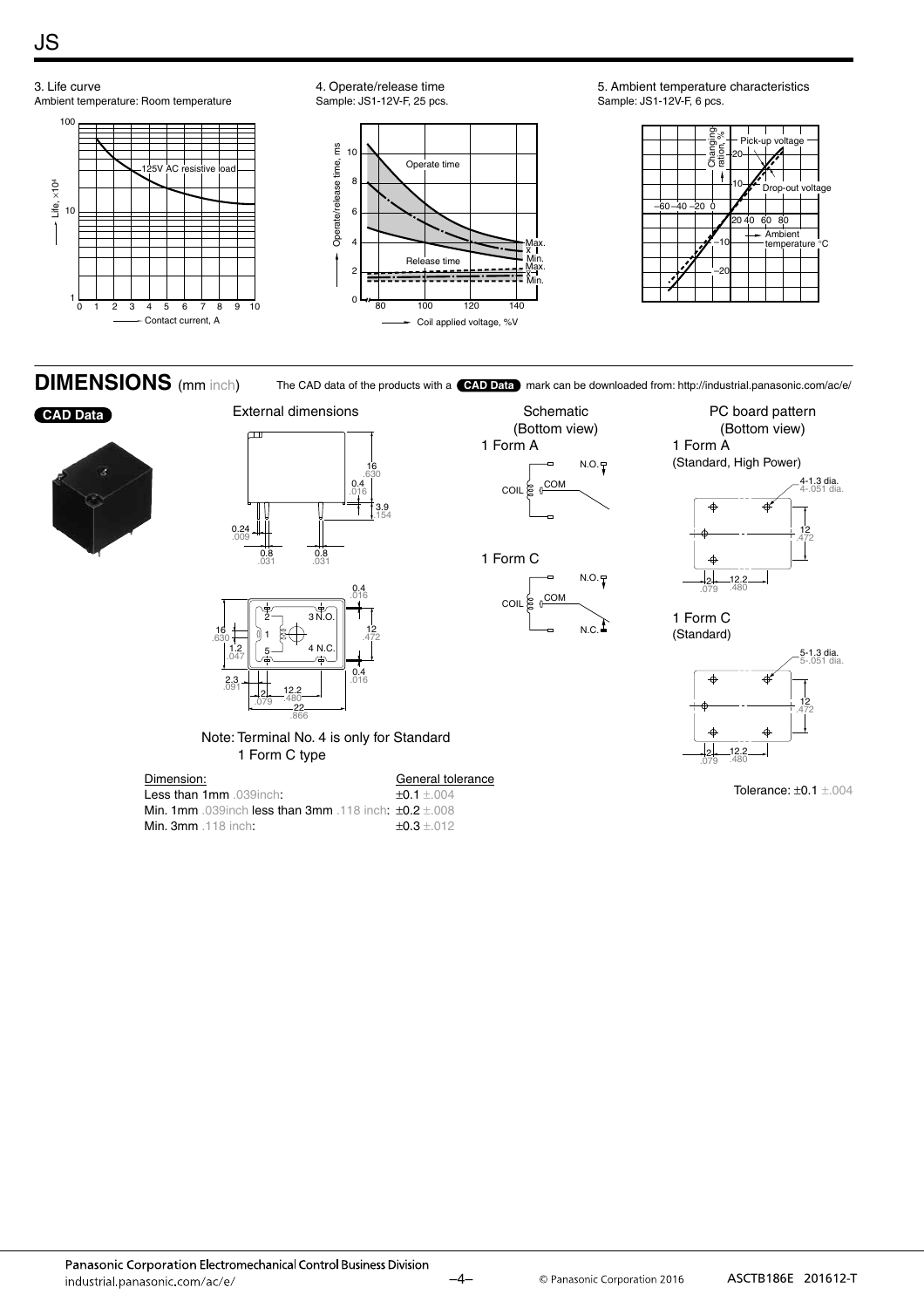## **SAFETY STANDARDS**

| Type                    | UL/C-UL (Recognized) |                          |                   |                 |          | CSA (Certified)          |                 |  |  |
|-------------------------|----------------------|--------------------------|-------------------|-----------------|----------|--------------------------|-----------------|--|--|
|                         | File No.             | Contact rating           | Tempreture        | Cycles          | File No. | Contact rating           | Cycles          |  |  |
| E43028<br>Standard type |                      | 10A 125V AC (N.C.)       | $\qquad \qquad -$ | $\qquad \qquad$ | LR26550  | 10A 125V AC              | 10 <sup>5</sup> |  |  |
|                         |                      | 6A 277V AC               | $\qquad \qquad -$ | 10 <sup>5</sup> |          | 12A 125V AC              | 10 <sup>5</sup> |  |  |
|                         |                      | 5A 30V DC                | -                 | 10 <sup>5</sup> |          | 6A 277V AC               | 10 <sup>5</sup> |  |  |
|                         |                      | 1/8HP 125V AC            | -                 | 10 <sup>5</sup> |          | 5A 30V DC                | 10 <sup>5</sup> |  |  |
|                         |                      | 1/8HP 277V AC            | -                 | 10 <sup>4</sup> |          | 1/8HP 125V AC            | 10 <sup>5</sup> |  |  |
|                         |                      | 12A 125V AC              | 70°C 158°F        | 10 <sup>5</sup> |          | 1/8HP 277V AC            | 10 <sup>5</sup> |  |  |
|                         |                      | 10A 125V AC (N.O.)       | 85°C 185°F        | 10 <sup>5</sup> |          |                          |                 |  |  |
|                         |                      | 4FLA/4LRA 240V AC (N.O.) | 105°C 221°F       | 10 <sup>5</sup> |          | $\overline{\phantom{0}}$ |                 |  |  |
|                         |                      | 2FLA/4LRA 240V AC (N.C.) | 105°C 221°F       | $3\times10^4$   |          |                          |                 |  |  |
|                         |                      | 1/3HP 277V AC (N.O.)     | 75°C 167°F        | 10 <sup>5</sup> |          |                          |                 |  |  |

|               |          | <b>VDE</b> (Certified)         |            |                 | <b>TUV (Certified)</b> |                                      |                 |
|---------------|----------|--------------------------------|------------|-----------------|------------------------|--------------------------------------|-----------------|
| Type          | File No. | Contact rating                 | Tempreture | Cvcles          | File No.               | Contact rating                       | Cycles          |
| Standard type | 40011475 | 10A 125V AC $(cos \phi = 1.0)$ | 70°C 158°F | 10 <sup>4</sup> | B 12 09                | 10A 125V AC $(cos \phi = 1.0)$       | 10 <sub>5</sub> |
|               |          | 6A 250V AC $(cos \phi = 1.0)$  | 70°C 158°F | 10 <sub>5</sub> | 13461 336              | $\vert$ 6A 250V AC (cos $\phi$ =1.0) | 10 <sup>5</sup> |

\* Standard: UL, CSA, VDE (Long endurance type and EN60335-1 GWT compliant type)

UL, CSA (Surge voltage 6kV type)

### **NOTES**

**1. For cautions for use, please read "GENERAL APPLICATION GUIDELINES".**